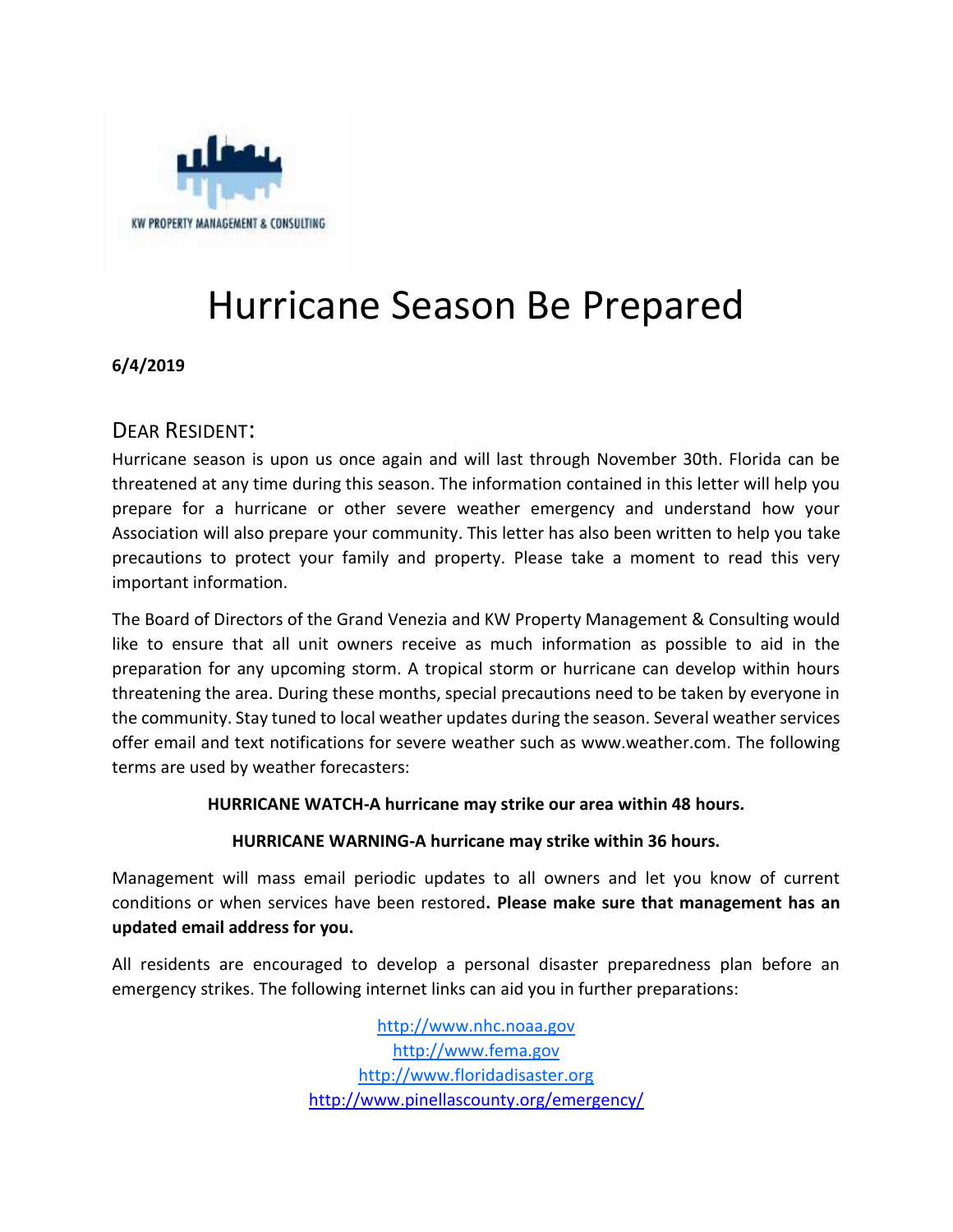

Please be advised that at the time a Hurricane Watch is issued, KW Property Management Company and its personnel will begin to secure the building and common areas. Before sustained winds reach dangerous levels and the hurricane becomes an imminent threat, the essential personnel will shut down the property's equipment such as the elevators, HVAC equipment and domestic water pumps. This will assure your systems will be operational after weather conditions return to normal and power has been restored.

# **PLAN AHEAD**

# **CLEAR BALCONIES**

Implement as many precautions as practical in advance, such as removing all furniture from your balconies, removing and securing all outside items that might become projectiles during the storm, closing hurricane shutters and placing towels on window sills and on the bottom of all exterior doors.

If you are leaving town for any length of time during hurricane season, please remove all balcony/patio furniture, plants, loose objects and assign a nearby relative or friend to close the shutters. In the event of a storm, do not rely on the Association's staff to make preparations for you; their time will be dedicated to securing the community's mechanical operations and common areas.

#### **EMERGENCY SUPPLY KIT**

Residents are urged to develop a disaster preparedness plan before emergency strikes. As part of your plan have an emergency supply kit ready. Be sure to have flashlight, battery operated radio, water and food supplies. A full list is available at:

**<http://www.floridadisaster.org/index.asp>**

#### **INSURANCE**

Review your insurance policies to ensure you are fully covered. Inventory and take pictures of your apartment and valuables and store photos and documents in water proof container.

#### **SPECIAL NEED RESIDENTS**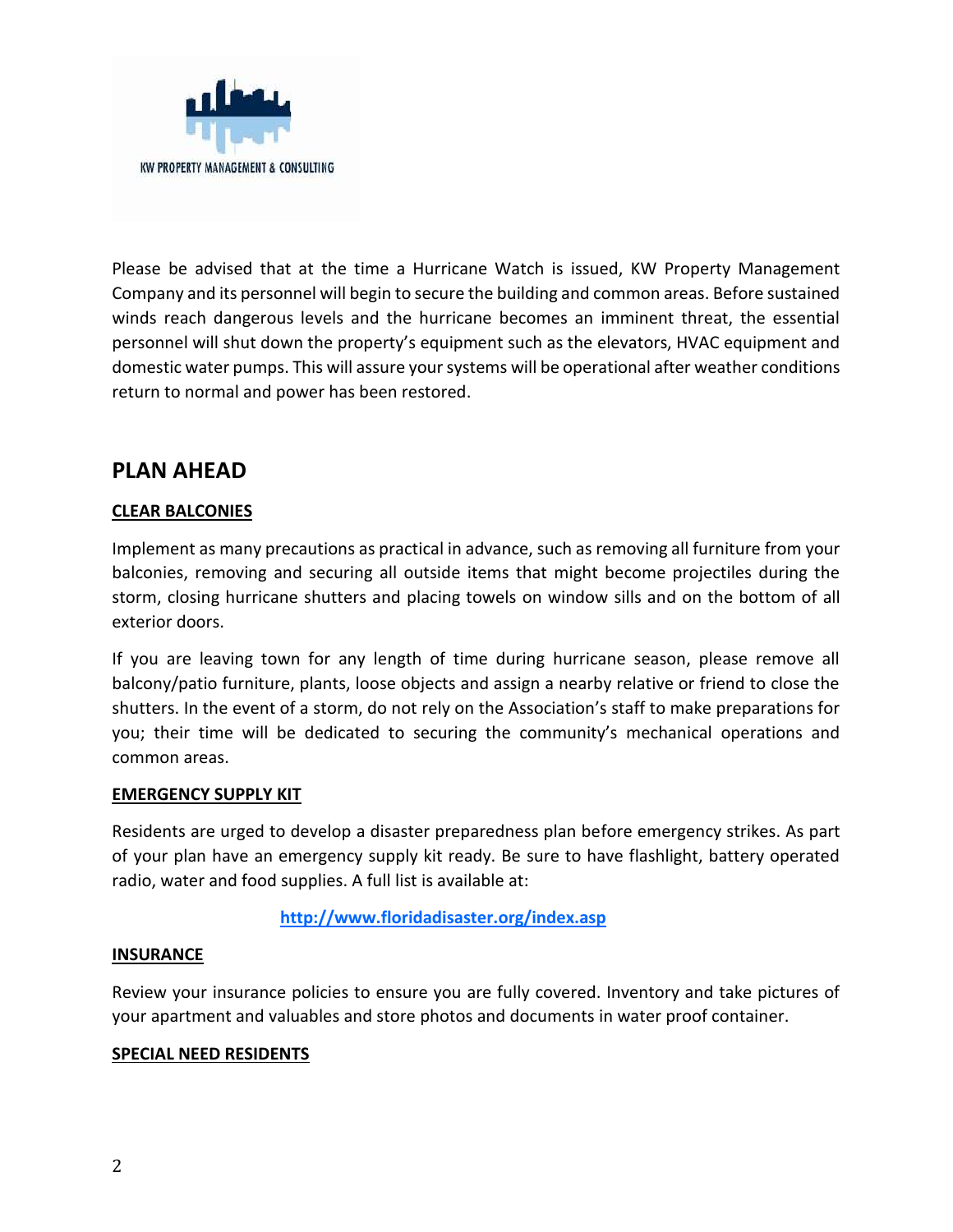

Special needs residents should be sure to register NOW with the front desk or office. Residents who require special care or special transportation have to preregister with the Pinellas County Emergency Evacuation Assistance Program at (727) 464-3800

# **PLAN YOUR EVACUATION**

Have a transportation plan and a pre-planned place to stay during an evacuation. Remember that pets are not allowed in most evacuation shelters. Call in advance so you can make plans for you and your pets. As you exit, please sign the security log giving a phone number and address where you may be reached after the storm. Only essential personnel may be allowed back on the community for several days after the storm.

Remember that barrier islands are subject to storm surge or flood and there is only very limited access to leave the island to the mainland. You will want to evacuate well ahead of the possibility of flooded roads and mass traffic jams.

When an evacuation order is issued, EVERYONE must evacuate the community. An evacuation area is no place to be during a hurricane. Employees and emergency responders are expected to evacuate as well.

There will be no emergency services during a storm, and authorities will not be available to help you. Essential condo operations, such as the elevators, air conditioning, water service etc. will be suspended. The Condominium could become inundated by a storm surge.

Please also keep in mind that if you do not evacuate, you can expect that there will be no building or Association services once the staff evacuates and possibly for several days after the storm

At the time a call for evacuation has been issued, the Association employees will conclude the procedures to prepare the community's common areas for the storm and leave. Once an evacuation order is given, you should be packed and prepared to leave. Government officials advise elderly and handicapped residents not to wait for the official evacuation order; please leave early.

After the hurricane has passed, all essential personnel will return to the property as soon as physically possible. Please be safe and plan ahead!